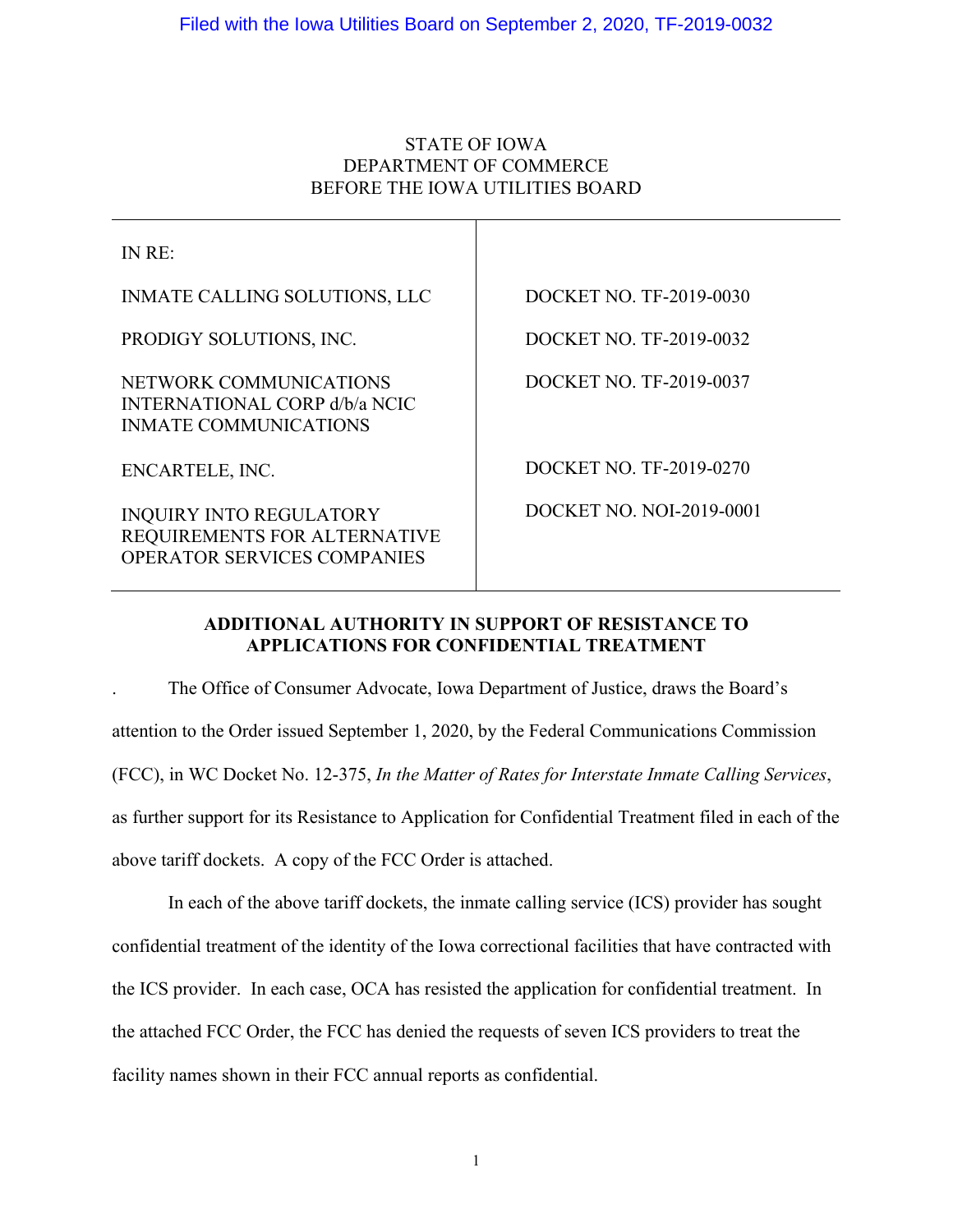The Order states:

6. The . . . facility names . . . information included in the providers' Annual Reports is not entitled to confidential treatment. Accordingly, we deny any pending requests seeking confidential treatment of such information. . . .

7. Under the Protective Order, confidential information is, among other things, "information that is not otherwise available from publicly available sources." However, much, if not all, of the information regarding . . . facility names . . . is publicly available. Some providers that have requested confidentiality as to their . . . facility names post that information on their websites, undercutting any claim of confidentiality. Other providers that have not requested confidential treatment of facility. . . information in their annual reports also publicly post that information on their websites, further undercutting confidentiality claims of other providers. In addition, many facilities publicly post information about the providers serving those facilities. . . . Compounding matters further, state and local governments often reveal information about . . . facility names as part of their public procurement process or otherwise do not take the view that such information is confidential under state law or local open records law. . . . Such publicly-available or obligated to be publicly-available information can hardly meet the definition of "Confidential Information" in the Protective Order.

8. We also find that there is a strong public interest in making providers' rates and charges at the facilities each serve publicly available and that this public interest outweighs any hypothetical competitive harms that might ensue from the disclosure of the facilities particular providers serve or the rates they charge at those facilities. As the Commission has recognized, "transparency in rates, terms, and fees will . . . ensure that consumers are informed of their choices" as to the telecommunications services they will use at a given facility. Additionally, making this information available to the public in providers' annual reports gives all interested parties—incarcerated individuals, their friends and families, states, providers, and public interest advocates—the opportunity to review the data independently and ensure its accuracy.

9. The inmate calling service providers that have requested that the Commission treat facility names . . . as confidential have provided no meaningful justification as to why disclosure would be detrimental to them. Nor have they reconciled the fact that much of the information designated as confidential is already publicly available or is required to be made publicly available under the Commission's rules. Absent any such justification, we are unpersuaded that this information should be treated confidentially.

The fact that the facility names are provided in the FCC annual reports also supports

OCA's suggestion that they be provided in the Iowa annual reports.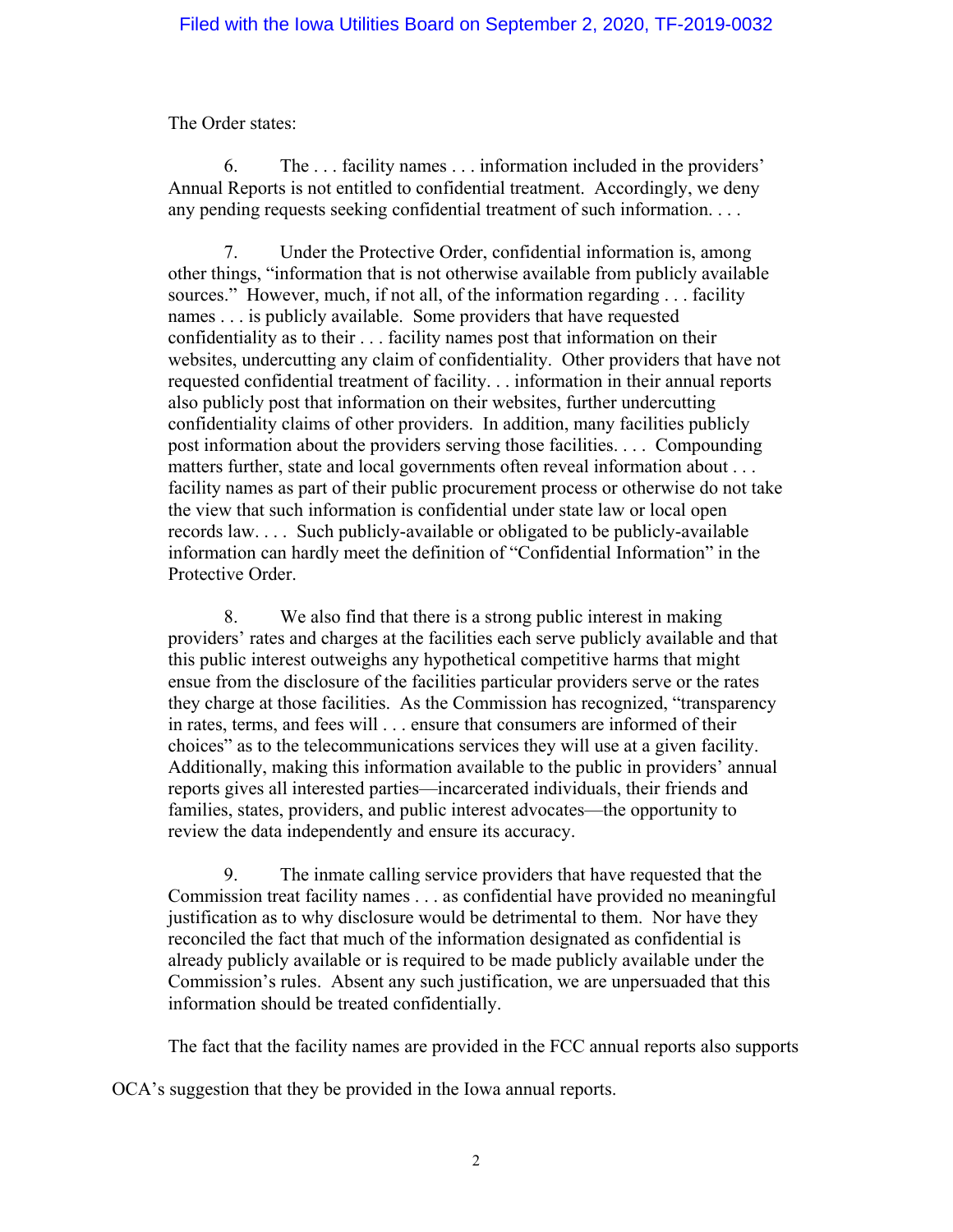WHEREFORE, OCA reiterates its requests that the applications for confidential

treatment in each of the above tariff dockets be denied.

Respectfully submitted,

Jennifer C. Easler Consumer Advocate

/s/ Craig F. Graziano

Craig F. Graziano Attorney

1375 East Court Avenue Des Moines, Iowa 50319-0063 Telephone: (515) 725-7200 E-mail: [IowaOCA@oca.iowa.gov](mailto:IowaOCA@oca.iowa.gov)

OFFICE OF CONSUMER ADVOCATE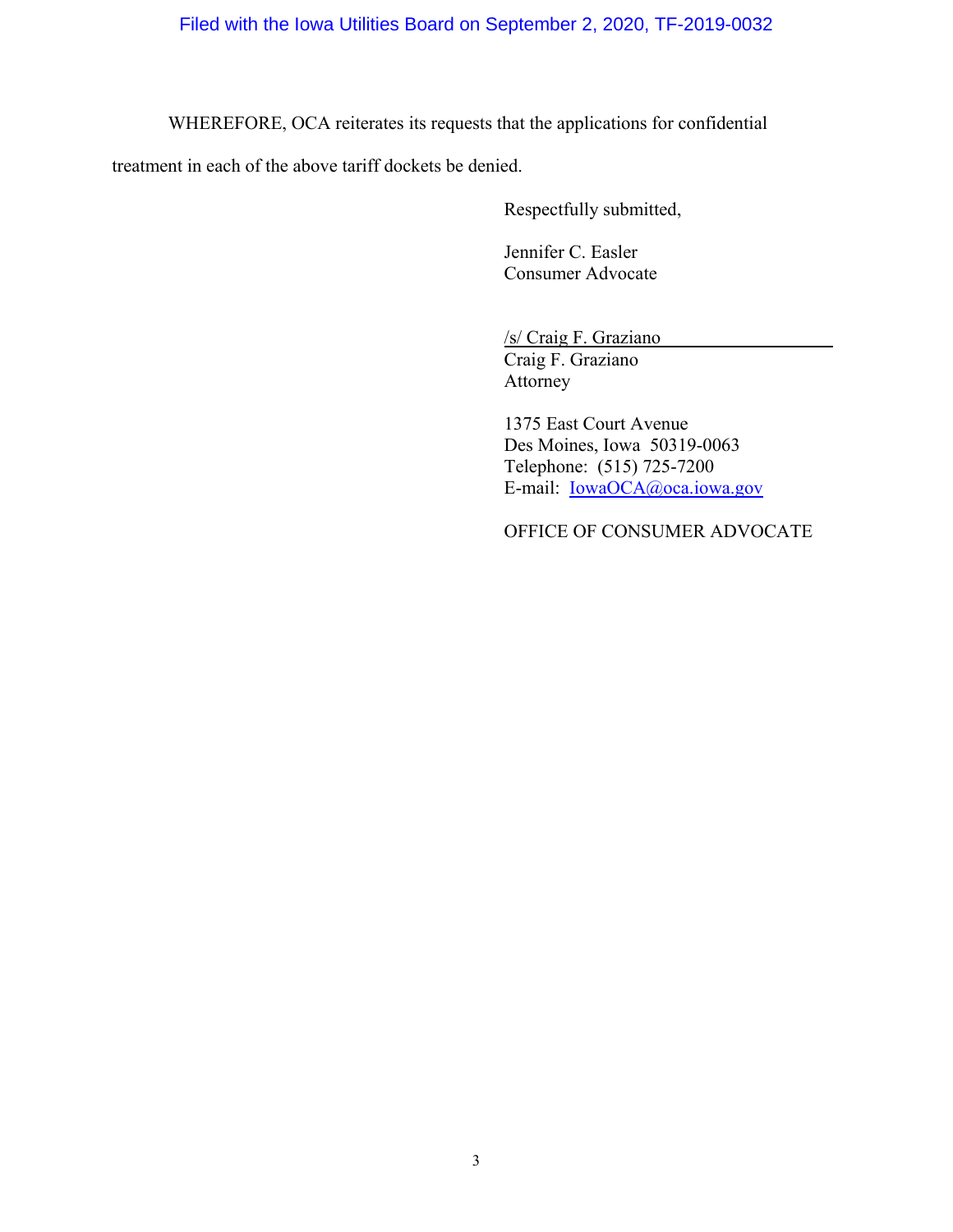#### **Before the Federal Communications Commission Washington, D.C. 20554**

| In the Matter of                             |                      |
|----------------------------------------------|----------------------|
| Rates for Interstate Inmate Calling Services | WC Docket No. 12-375 |

#### **ORDER**

## **Adopted: September 1, 2020 Released: September 1, 2020**

By the Chief, Wireline Competition Bureau:

## **I. INTRODUCTION**

1. In this Order, the Wireline Competition Bureau (Bureau) partially denies requests for confidential treatment filed pursuant to the *Protective Order* in this proceeding by certain inmate calling services providers in connection with their 2019 Annual Reports that were due April 1, 2020, covering calendar year 2019 (2019 Annual Reports).<sup>1</sup> Specifically, the Bureau denies requests to treat facility names, inmate calling services rates, the amounts of ancillary service charges, and average daily population as confidential.<sup>2</sup> The Commission's rules require providers of inmate calling services to make their rates and charges available to consumers<sup>3</sup> and much of the information regarding rates, charges, facility names, and average daily population is already available to the public through individual facility and provider websites, state or local public procurement processes, or state open records laws. Given the public availability of much of this information and the Commission's rules requiring the disclosure of much of this information, the Bureau denies all pending requests for confidential treatment of such information. We further find that there is a strong public interest in transparency surrounding rates, charges, terms, and fees for inmate calling services, and we find no persuasive reason for protecting information on average daily population from public disclosure. Accordingly, the Bureau denies all pending requests for confidential treatment of such information.

# **II. BACKGROUND**

2. *The Protective Order*. The *Protective Order* in this proceeding permits parties to designate certain information as confidential.<sup>4</sup> By designating documents and information as confidential, the submitting party is "deemed to have submitted a request that the material not be made routinely available for public inspection under the Commission's rules."<sup>5</sup> The *Protective Order* defines "Confidential Information" to be "information that is not otherwise available from publicly available

<sup>1</sup> *Rates for Inmate Calling Services*, WC Docket No. 12-375, Order, 28 FCC Rcd 16954 (WCB 2013) (*Protective Order*); 47 CFR § 0.459; 47 CFR § 64.6060; *Wireline Competition Bureau Announces OMB Renewal of Information Collection Concerning Inmate Calling Services*, WC Docket No. 12-375, Public Notice, 35 FCC Rcd 1456 (WCB 2020).

<sup>2</sup> *See generally Instructions for Completing the Inmate Calling Services Annual Reporting Form (FCC Form 2301(a))* (Feb. 2020),<https://docs.fcc.gov/public/attachments/DOC-362551A2.docx>.

<sup>3</sup> *See* 47 CFR §§ 64.6110; 42.10.

<sup>4</sup> *Protective Order*, 28 FCC Rcd at 16955, para. 3.

<sup>5</sup> *Protective Order*, 28 FCC Rcd at 16955, para. 3 (citing 47 CFR §§ 0.459(a), 0.459(a)(3)).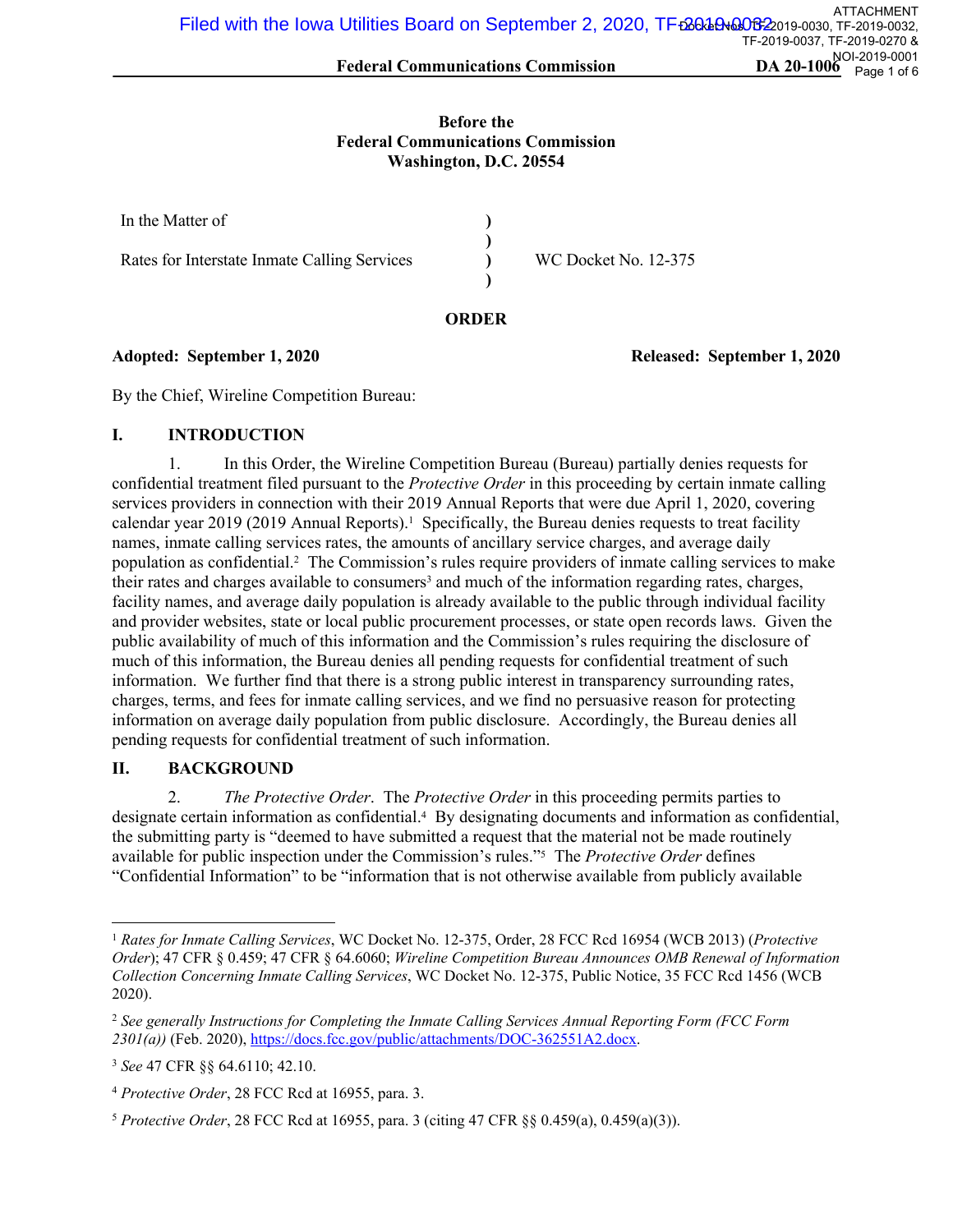sources and that is subject to protection under the Freedom of Information Act ("FOIA"), 5 U.S.C. § 552, and the Commission's implementing rules."<sup>6</sup>

3. *The Commission's Rules Requiring Public Availability of Rates*. Section 64.6110 of the Commission's rules requires providers of inmate calling services to "clearly, accurately, and conspicuously disclose their interstate, intrastate, and international rates and Ancillary Service Charges to consumers on their Web sites or in another reasonable manner readily available to consumers."<sup>7</sup> In addition, section 42.10 of the Commission's rules requires nondominant interexchange carriers to "make available to any member of the public, in at least one location, during regular business hours, information concerning its current rates, terms and conditions for all of its international and interstate, domestic, interexchange services."<sup>8</sup> The information must be made available "in an easy to understand format and in a timely manner."<sup>9</sup> Carriers that have a website must make their rate and service information available on their websites and must update that information regularly.<sup>10</sup>

4. *Public Notice*. On March 12, 2019, the Bureau released a Public Notice reminding providers of the standards set forth in section 0.459(b) of the Commission's rules.11 The Bureau specifically noted the staff's concerns about redaction of rates, ancillary service charges, and average daily population in providers' annual reports. Because the Commission's rules require public disclosure of inmate calling services (ICS) rates and ancillary service charges to consumers, the Bureau requested "compelling justification" for protection of such information.12 Noting that the average daily population is publicly available for some facilities and that such information "is not directly related to the provisioning of ICS and does not appear to be competitively sensitive," the Bureau stated that "absent additional contextual information, average daily population is not entitled to confidential treatment."<sup>13</sup>

5. *Inmate Calling Services Provider Requests*. Seven inmate calling services providers requested confidential treatment of facility names and/or rate and charge information listed in their 2019 Annual Reports. Correct Solutions, LLC (Correct Solutions) and ATN, Inc. (ATN) requested confidential treatment for the name and location of the facilities they serve and of the rates they charge.14 Combined

8 47 CFR § 42.10(a).

 $947$  CFR  $\S$  42.10(a).

<sup>10</sup> 47 CFR § 42.10(b).

<sup>12</sup> *Public Notice*, 34 FCC Rcd at 1293.

<sup>13</sup> *Public Notice*, 34 FCC Rcd at 1293.

(continued….)

<sup>6</sup> *Protective Order*, 28 FCC Rcd at 16954, para. 2. Broadly, under the FOIA and the Commission's implementing rules, the following records are not routinely available for public inspection: records pertaining to national defense or foreign policy; materials related solely to the internal personnel rules and practices of the Commission; materials exempted from disclosure by statute; trade secrets and commercial or financial information; interagency and intraagency memoranda or letters; personnel, medical and similar files, disclosure of which would constitute a clearly unwarranted invasion of personal privacy; and records compiled for law enforcement purposes. *See* 47 CFR § 0.457; *see also* 5 U.S.C. § 552(b).

<sup>7</sup> 47 CFR § 64.6110. This disclosure requirement is not limited to a "Consumer" as defined at 47 CFR § 64.6000 ("C*onsumer* means the party paying a Provider of Inmate Calling Services") but applies to consumers, generally. *See Rates for Interstate Inmate Calling Services*, WC Docket No. 12-375, Second Report and Order and Third Further Notice of Proposed Rulemaking, 30 FCC Rcd 12763, 12893-98, paras. 274-288 (2015) (*2015 ICS Order*).

<sup>11</sup> *See Wireline Competition Bureau Reminds Providers of Inmate Calling Services of the April 1, 2019 Deadline for Annual Reports and Certifications*, WC Docket No. 12-375, Public Notice, 34 FCC Rcd 1292 (WCB 2019) (*Public Notice*).

<sup>&</sup>lt;sup>14</sup> Annual Report of Correct Solutions, LLC, for 2019, WC Docket No. 12-375 (filed Mar. 30, 2020) (Tab II. ICS Rates) (Correct Solutions Annual Report); Annual Report of ATN, Inc., for 2019, WC Docket No. 12-375 (filed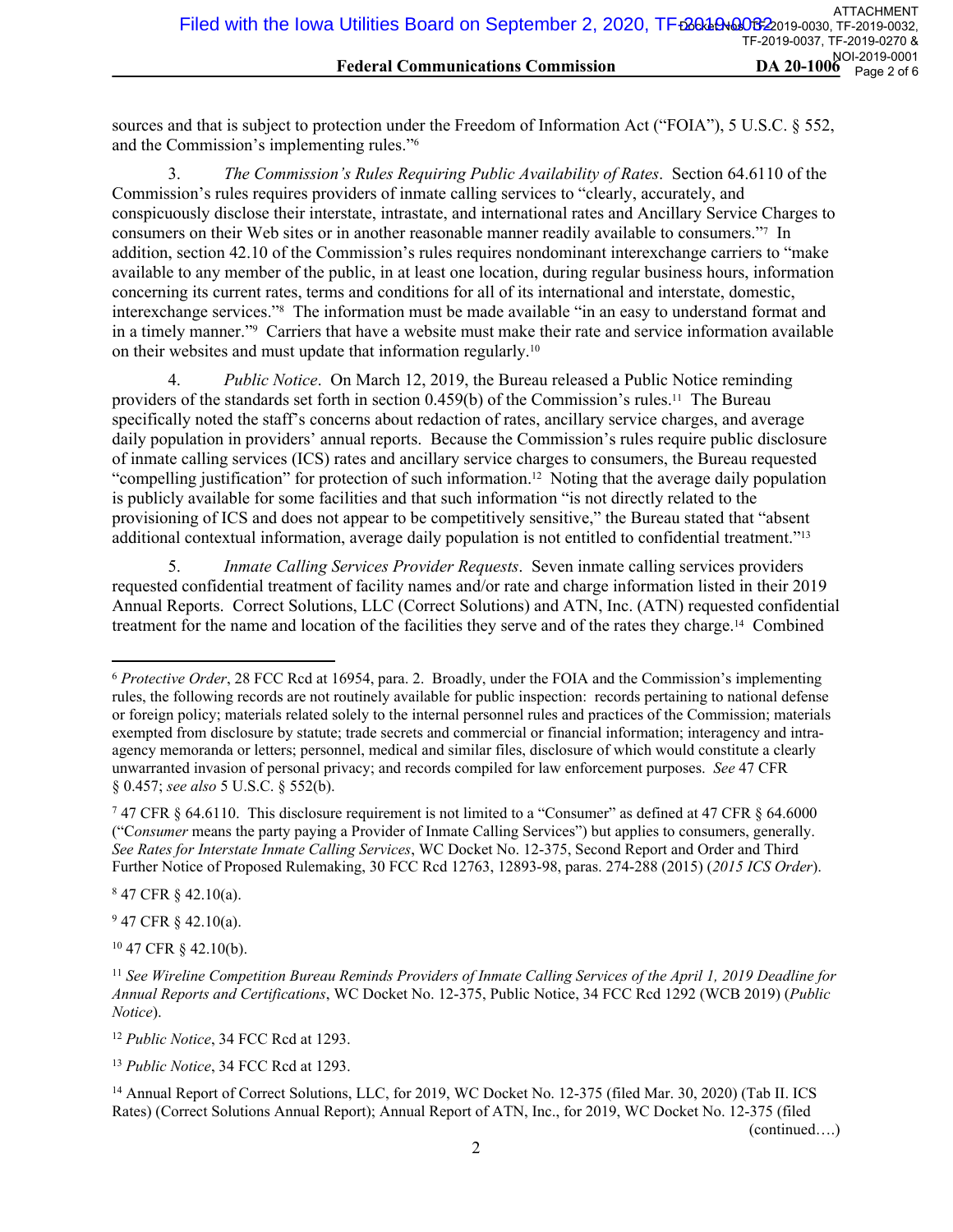Public Communications, LLC (Combined), NCIC and Pay Tel Communications, Inc. requested confidential treatment of the names of the facilities they serve, but not of the rates they charge.15 Global Tel\*Link Corporation and Inmate Calling Solutions, LLC requested confidential treatment of the narrative descriptions they provided of the rates they charged during the reporting period that differed from the rates they listed as their maximum rates charged.16 In contrast, five providers submitted annual reports but did not seek confidential treatment of either the facilities they serve or of the rates they charge. Two providers, ATN and Correct Solutions, sought confidential treatment of amounts of ancillary service charges assessed.17 No other providers sought confidential treatment for such information. Finally, three providers, ATN, CenturyLink Public Communications, Inc. (CenturyLink) and Correct Solutions sought confidential treatment of the average daily population while the remaining inmate calling services providers did not.<sup>18</sup>

## **III. DISCUSSION**

6. The rate, charge, facility names, and average daily population information included in providers' Annual Reports is not entitled to confidential treatment. Accordingly, we deny any pending requests seeking confidential treatment of such information. The Commission's rules require clear and conspicuous disclosure of rates and charges.19 Thus, any claim that this information is confidential is inconsistent with the Commission's rules. Further, the Commission has previously cautioned providers against seeking confidentiality for rates, ancillary service charges, and average daily population.<sup>20</sup>

7. Under the *Protective Order*, confidential information is, among other things, "information that is not otherwise available from publicly available sources."21 However, much, if not all, of the information regarding rates, charges, facility names, and average daily population is publicly available. Some providers that have requested confidentiality as to their rates, charges, or facility names post that information on their websites, undercutting any claim of confidentiality.22 Other providers that

<sup>15</sup> Annual Report of Combined Public Communications, Inc., for 2019, WC Docket No. 12-375 (filed Mar. 31, 2020) (Tab II. ICS Rates); Annual Report of Network Communications International Corp, for 2019, WC Docket No. 12-375 (filed May 13, 2020) (Tab II. ICS Rates); Annual Report of Pay Tel Communications, Inc., for 2019, WC Docket No. 12-375 (filed Apr. 13, 2020) (Tab II. ICS Rates).

<sup>16</sup> Annual Report of Global Tel\*Link Corporation, for 2019, WC Docket No. 12-375 (filed Apr. 1, 2020) (Tab II(a) – Narrative Description); Annual Report of Inmate Calling Solutions, LLC, for 2019, WC Docket No. 12-375 (filed Mar. 31, 2020) (Tab II(a) – Narrative Description).

<sup>17</sup> ATN Annual Report (Tab III. Ancillary Service Charges); Correct Solutions Annual Report (Tab III. Ancillary Service Charges).

<sup>18</sup> ATN Annual Report (Tab II. ICS Rates); Correct Solutions Annual Report (Tab II. ICS Rates); Annual Report of CenturyLink Public Communications, Inc., for 2019, WC Docket No. 12-375 (filed Apr. 1, 2020) (Tab II. ICS Rates).

<sup>19</sup> *See* 47 CFR §§ 64.6110;42.10.

<sup>20</sup> *See Public Notice*, 34 FCC Rcd at 1293.

<sup>21</sup> *See Protective Order*, 28 FCC Rcd at 16954, para. 2.

<sup>22</sup> NCIC, for example, posts its interstate, intrastate, and some international rates on its website by facility, fatally undermining its attempts to have the same information treated confidentially in the context of its Annual Report.

(continued….)

<sup>(</sup>Continued from previous page)

Apr. 1, 2020) (Tab II. ICS Rates) (ATN Annual Report). Crown Correctional Telephone did not report rate, facility name, or average daily population information in its annual report, but claims that its data are reported by Network Communications International Corp (NCIC). *See* Annual Report of Crown Correctional Telephone, Inc, for 2019, WC Docket No. 12-375 (filed Mar. 31, 2020) (Tab II(a)). As NCIC sought confidential treatment of facility names, the Bureau denies NCIC's request as to facility names and, to the extent that Crown sought to protect that information we also deny that request.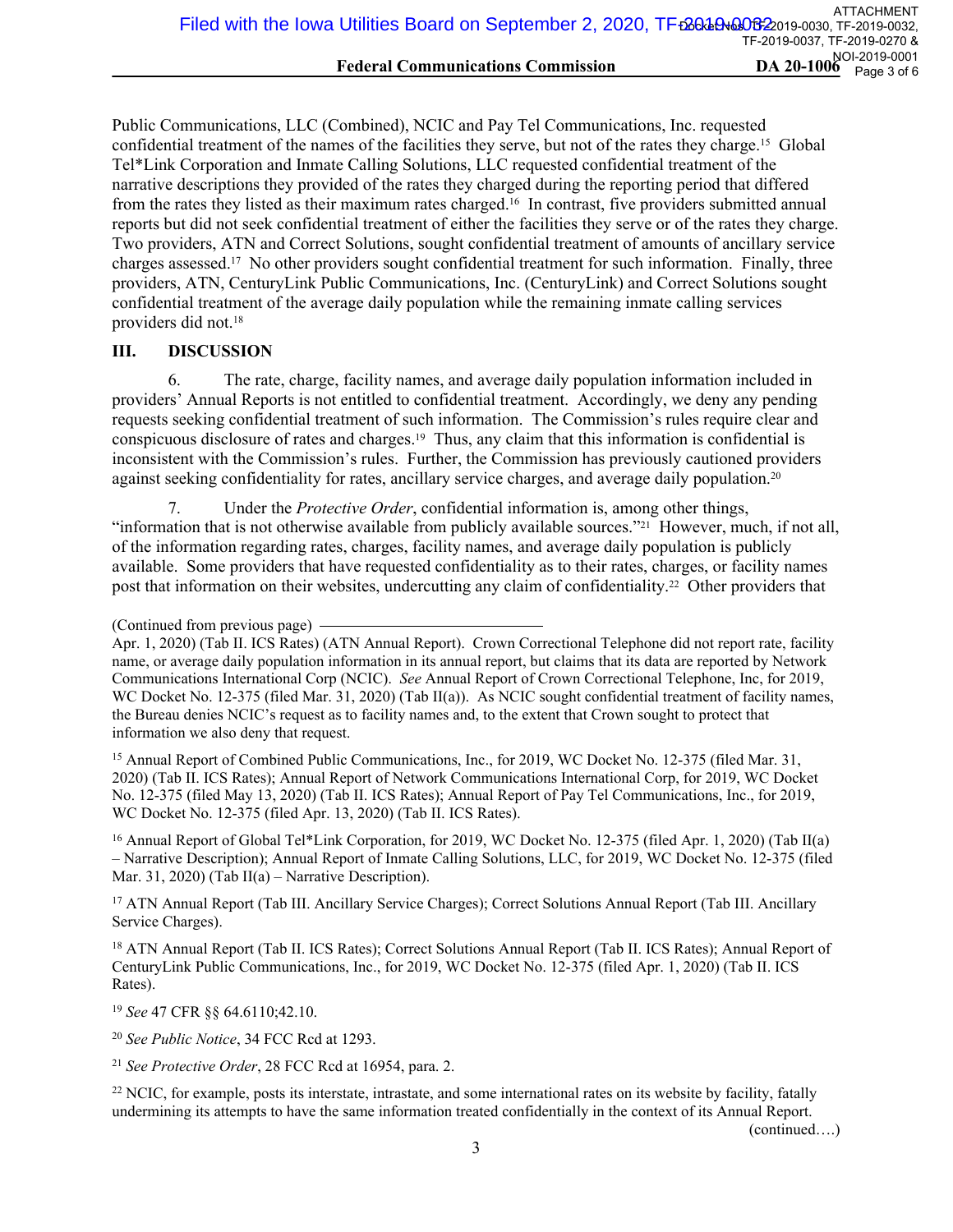have not requested confidential treatment of facility or rate information in their annual reports also publicly post that information on their websites, further undercutting confidentiality claims of other providers.23 In addition, many facilities publicly post information about the providers serving those facilities, the rates those providers charge, or average daily population statistics.24 Compounding matters further, state and local governments often reveal information about rates, charges, and facility names as part of their public procurement process or otherwise do not take the view that such information is confidential under state or local open records laws.25 To the extent the rates and charges providers charge at each respective facility they serve is not currently available on their websites, the Commission's rules require that information to be made available "in another reasonable manner readily available to consumers."26 Such publicly-available or obligated to be publicly-available information can hardly meet the definition of "Confidential Information" in the *Protective Order*. 27

8. We also find that there is a strong public interest in making providers' rates and charges at the facilities each serve publicly available and that this public interest outweighs any hypothetical competitive harms that might ensue from the disclosure of the facilities particular providers serve or the rates they charge at those facilities. As the Commission has recognized, "transparency in rates, terms, and fees will . . . ensure that consumers are informed of their choices" as to the telecommunications services

<sup>23</sup> For example, Securus Technologies, LLC allows users on its website to browse the facilities it serves by state and determine the services offered in those facilities while CenturyLink also provides rate and facility information on its website. Securus Technologies, Facilities We Serve,<https://securustech.online/#/facilities-we-serve>(last visited Aug. 28, 2020); CenturyLink, Friends and Family – How to Stay Connected,

<https://www.centurylinkcorrections.com/friends-and-family.html> (last visited Aug. 28, 2020).

<sup>24</sup> For example, the Calloway County Jail in Murray, Kentucky posts rates that Combined charges for calls from that facility. Calloway County Jail, Inmate Services, [http://www.callowaycountyjail.com/inmate\\_services.html](http://www.callowaycountyjail.com/inmate_services.html) (last visited Aug. 27, 2020). The White County Sheriff's Office in Searcy, Arkansas displays the name of the provider. White County Sheriff's Office, Staying in touch with inmates,<https://wcso.cc/index.php/inmate-info>(last visited Aug. 28, 2020). And the Tallapoosa County Alabama jail posts average daily population statistics while the Tennessee Department of Correction provides detailed monthly reports showing jail populations on the last day of each month in the state. *See* Tallapoosa County Alabama, Jail,<http://www.tallaco.com/content.asp?id=74101> (last visited Aug. 31, 2020); Tennessee Department of Correction, Jail Summary Reports,

<https://www.tn.gov/correction/statistics-and-information/jail-summary-reports.html> (last visited Aug. 31, 2020). Facilities that do not have a dedicated website and post only general contact information on their websites readily provide the name of their inmate calling services provider to any member of the public that calls and inquires.

<sup>25</sup> *See, e.g.* Letter from Jim McDonnell, Sheriff, Los Angeles County, and Calvin Remington, Interim Chief Probation Officer, Los Angeles County, to the Honorable Board of Supervisors, Los Angeles County (June 8, 2016), <http://file.lacounty.gov/SDSInter/bos/supdocs/104632.pdf>(providing notice of approval of an amendment to Los Angeles County's contract with GTL and amending the rates and ancillary service charges under the contract); Alameda County, California, Proprietary and Confidential Information,

<https://www.acgov.org/gsa/departments/purchasing/policy/proprietary.htm> (last visited Aug. 31, 2020) (explaining that certain information in bid responses, including pricing information, is not considered confidential under the California Public Records Act).

<sup>26</sup> *See* 47 CFR § 64.6110. Failure to publicly disclose the required information is subject to Commission enforcement action. *See 2015 ICS Order*, 30 FCC Rcd at 12896, para. 279 (explaining that "each failure to disclose all charges to consumers is counted as individual violation . . .").

<sup>27</sup> *Protective Order*, 28 FCC Rcd at 16954, para. 2 (defining "Confidential Information" in part to mean information that is not otherwise available from public sources).

<sup>(</sup>Continued from previous page)

NCIC, Inmate Phone Service, <https://www.ncic.com/jails> (last visited Aug. 27, 2020). Similarly, Correct Solutions displays facility names, facility identification numbers, and phone numbers for its facilities. Correct Solutions Group, Facilities,<https://www.regentpay.com/facilities>(last visited Aug. 28, 2020).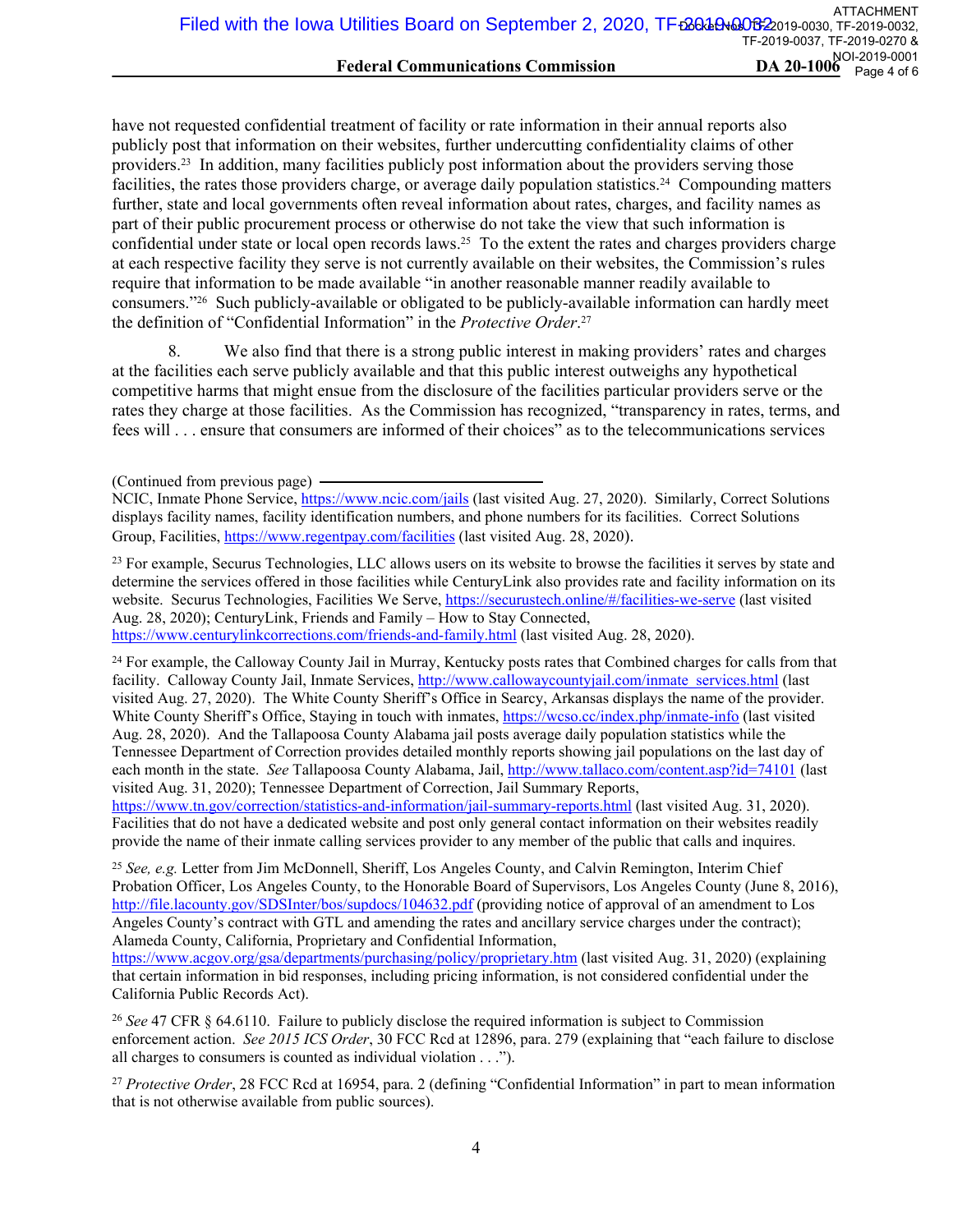*they will use at a given facility*. <sup>28</sup> Additionally, making this information available to the public in providers' annual reports gives all interested parties—incarcerated individuals, their friends and families, states, providers, and public interest advocates—the opportunity to review the data independently and ensure its accuracy.

9. The inmate calling services providers that have requested that the Commission treat facility names, rates, charges, and average daily population as confidential have provided no meaningful justification as to why disclosure would be detrimental to them.<sup>29</sup> Nor have they reconciled the fact that much of the information designated as confidential is already publicly available or is required to be made publicly available under the Commission's rules. Absent any such justification, we are unpersuaded that this information should be treated confidentially.

#### **IV. PROCEDURAL MATTERS**

10. Pursuant to section 0.459(g) of the Commission's rules, any provider whose request for confidentiality as to facility names, inmate calling services rates, the amounts of ancillary service charges, or average daily population is denied herein may file an application for the review by the Commission within ten business days.<sup>30</sup> The materials will be accorded confidential treatment until the Commission acts on any timely applications for review of the Bureau's denial of the confidentiality requests.<sup>31</sup>

## **V. ORDERING CLAUSE**

11. Accordingly, IT IS ORDERED that, pursuant to Section 4(j) of the Communications Act of 1934, as amended, 47 U.S.C. § 154(j), and through the authority delegated pursuant to sections 0.91 and 0.291 of the Commission's rules, 47 CFR §§ 0.91, 0.921, and section 0.459 of the Commission's rules, 47 CFR § 0.459, the requests for confidential treatment of facility names, inmate calling services rates, amounts of ancillary service charges, and/or average daily population in the 2019 Annual Reports filed by Correct Solutions, LLC, ATN, Inc., Combined Public Communications, LLC, CenturyLink Public Communications, Inc., Network Communications International Corp, Pay Tel Communications, Inc., Global Tel\*Link Corporation, and Inmate Calling Solutions, LLC are hereby DENIED.

# FEDERAL COMMUNICATIONS COMMISSION

# Kris Anne Monteith Chief

<sup>31</sup> 47 CFR § 0.459(g).

<sup>28</sup> *2015 ICS Order*, 30 FCC Rcd at 12895, para. 278.

<sup>29</sup> *See* 47 CFR § 0.459(b) (requiring requesting parties to provide an "explanation of the degree to which the information is commercial or financial . . . [or] concerns a service that is subject to competition" or an "explanation of how the disclosure of the information could result in substantial competitive harm"). By contrast, providers' justifications of their requests for confidential treatment of this information generally consisted of conclusory statements. *See, e.g.*, Letter from John E. Benedict, Vice President – Federal Regulatory Affairs & Regulatory Counsel, CenturyLink Public Communications, Inc., to Marlene H. Dortch, Secretary, FCC, WC Docket No. 12-375 (filed Apr. 1, 2020) (concluding that release of information designated as confidential would cause competitive harm "by allowing . . . competitors to become aware of sensitive proprietary information . . .").

 $30\,47$  CFR § 0.459(g). This 10-business day period begins to run from a telephonic notice provided to the parties that their request for confidential treatment has been denied. *Id.*